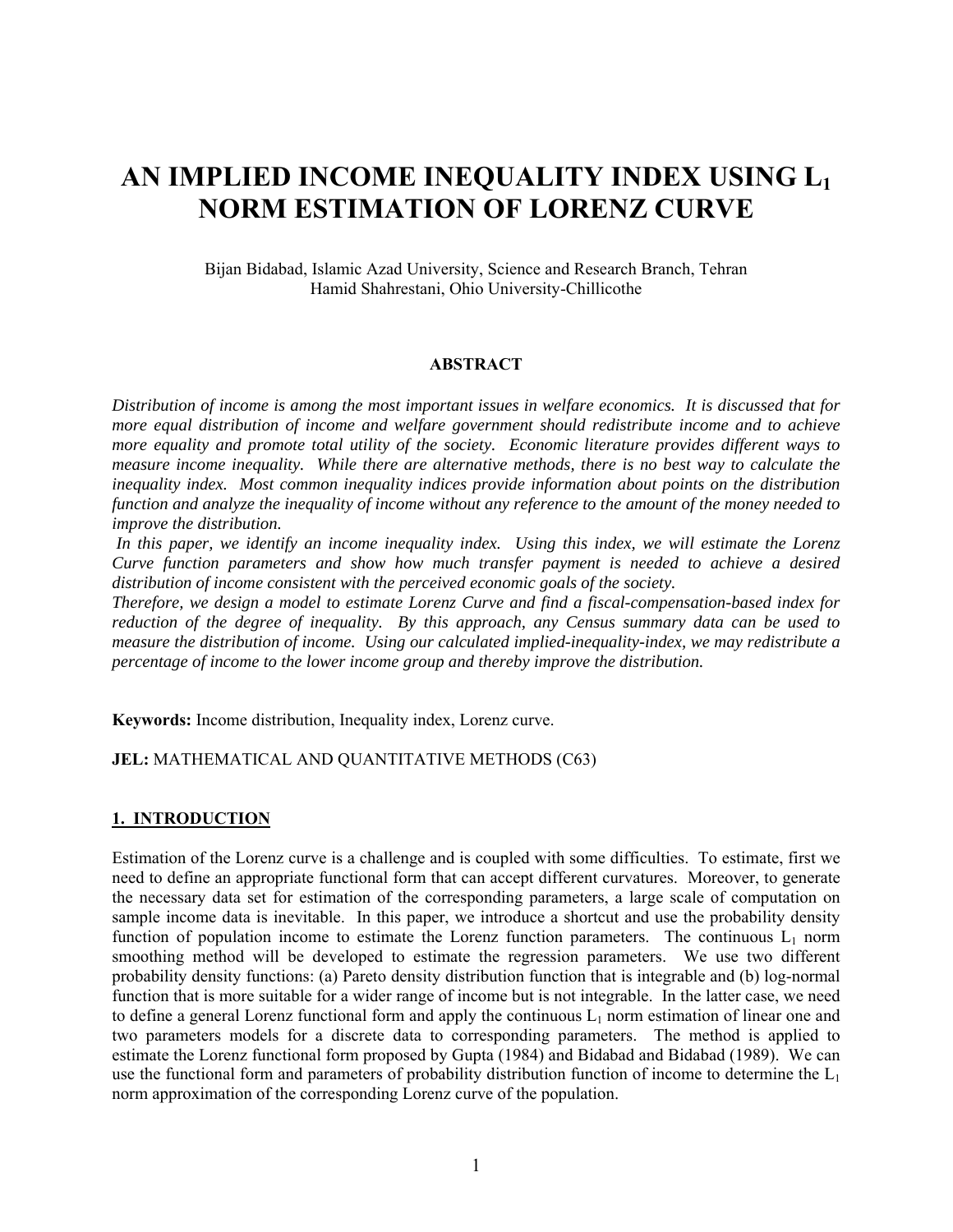In the next step, an implied inequality index is introduced. Most common inequality indices provide comparative information about the distribution of inequality without any reference to the amount of the money needed to improve the distribution. In this paper, we identify an income inequality index to show how much transfer payment is needed to achieve a desired distribution of income consistent with the perceived economic equality goals of the policy-maker.

## **2. REVIEW**

Distribution of income is central to one of the most enduring issues in economics. The degree of income inequality can be illustrated with a Lorenz curve. The Lorenz curve is a graphical representation of the cumulative income distribution function. It shows what portion of the total income y is received by the bottom percentages of the households. The percentages of households are plotted on horizontal axis, and the percentages of earned incomes are plotted on the vertical axis as figure 1 shows.



The income inequality shown by the Lorenz curve can be measured by Gini ratio. This coefficient is a measure to express distribution inequality. It is defined as a ratio between 0 and 1. Its numerator is the area between the Lorenz curve and the diagonal line, which is the uniform distribution line; and the denominator is the area under the uniform distribution line. Since the skewness of income distribution is persistently exhibited for different populations, the Lorenz curve becomes a method to analyze the skew distributions. It is discussed that Pearsonian family distributions are rival functions to explain income distribution. There is also a relation between the area under the Lorenz curve and the corresponding probability distribution function (see, Kendall and Stuart (1977)). That is, when the probability distribution function is known, we may find the corresponding Lorenz curve and Gini coefficient as well. Estimation of the Lorenz curve is confronted with some difficulties. For this estimation, we should define an appropriate functional form that can accept different curvatures. There is another problem, that is, to create large-size dataset for estimating the corresponding parameters of the Lorenz curve, a large amount of computation on raw sample income data is inevitable. Obviously, these problems despite of their computational difficulties make the significance of the estimated parameters poor (see, Bidabad and Bidabad (1989)). To avoid this, we try to estimate the functional form of the Lorenz curve by using continuous information.

In this paper, we use the probability density function of population income to estimate the Lorenz function parameters. The continuous  $L_1$  norm smoothing method, which will be developed for estimating the regression parameters is used to solve this problem. However, we concentrate on two rival probability density functions of Pareto and log-normal. Since, the former is simply integrable, there is no general problem to derive the corresponding Lorenz function and the function is uniquely derived. However, in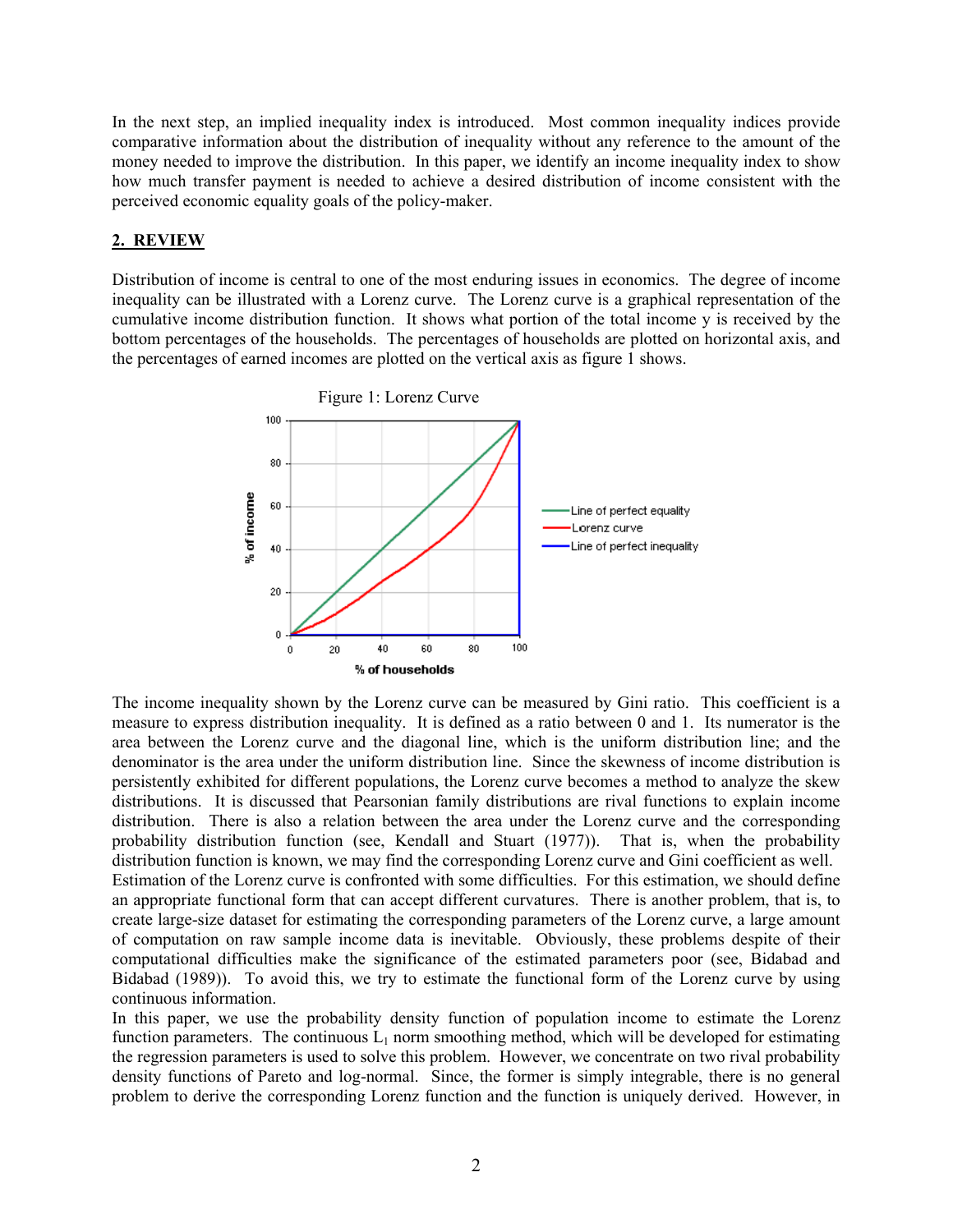the latter case, the log-normal density function which has better performance for full income range than Pareto distribution (which better fits to higher income range, (see, Cramer (1973), Singh and Maddala (1976), Salem and Mount (1974)), is not integrable and we cannot determine its corresponding Lorenz function. In this regard, we should solve the problem by defining a general Lorenz curve functional form and applying the  $L_1$  norm smoothing to estimate the corresponding parameters.

Thus, the continuous  $L_1$  norm estimation problems of linear one and two parameter models are solved. Bidabad (1988a,b) solved the approximation method for discrete case. Some directions were also proposed by Bidabad (1989a,b) for continuous smoothing case. Now, the method is applied to estimation of the Lorenz curve Gupta (1984) and Bidabad and Bidabad (1989) functional forms.

To have a better understanding and policy arrangements about the inequality of income distribution in a region, it is not enough to know the Lorenz curve and conventional inequality indices. The redistribution policies need to deal with specific budget guidelines to promote the society to a more equal position. Economic literature provides different ways to measure income inequality (Atkinson (1970); Sen (1973); Cowell (1977)). Some of the most commonly used measures include the Gini coefficient; the decile ratio; the proportions of total income earned by the bottom 50%, 60%, and 70% of households; the Robin Hood index; the Atkinson index; and Theil's entropy measure. The Gini is calculated as the ratio of the area between the Lorenz curve and the 45° line, to the whole area below the 45° line. Kakwani (1980) is some recalculation of Gini and measures the length of Lorenz curve. The Robin Hood index is equivalent to the maximum vertical distance between the Lorenz curve and the line of equal incomes. The Atkinson (1970) index is one of the few inequality measures that explicitly incorporate normative judgments about social welfare. It is derived by calculating the so-called equity-sensitive average income, which is defined as that level of per capita income, which if enjoyed by everybody would make total welfare exactly equal to the total welfare generated by the actual income distribution. Theil (1967) entropy measure derives from the notion of entropy in information theory.

Obviously, there is no single "best" measure of income inequality. Some measures (e.g., the Atkinson index) are more bottom-sensitive than others are; i.e. more strongly correlated with the extent of poverty. The measures perform differently under various types of income transfers. For instance, the Gini is much less sensitive to income transfers between households if they lie near the middle of the income distribution compared to the tails. The Robin Hood index is insensitive with respect to income transfers between households on the same side of the mean income, and so on. While there are alternative methods, there is no best way to calculate the inequality index specially concentrating on fiscal view. That is they generally analyze the distribution without inferring about the amount of fund needed to correct income inequality.

The viewpoint of this paper is to introduce an implied inequality index, which satisfies these policy implications needs. In the last part of this paper, we design an index that can be used for reduction of the degree of inequality. We show how to use any income census summary data (i.e. the average income and the median) to measure the distribution of income and calculate the amount of money needed to be levied on rich and then transferred to the poor to promote income distribution of the society.

# **2. L1 NORM OF CONTINUOUS FUNCTIONS**

Generally,  $L_p$  norm of a function f(x) (see, Rice and White (1964)) is defined by,

$$
\|f(x)\|_{p} = \int_{x \in I} \left( |f(x)|^{p} dx \right)^{\frac{1}{p}}
$$
 (1)

Where, "I" is a closed bounded set. The  $L_1$  norm of  $f(x)$  is simply written as,

 $||f(x)||_1 = \int_{x \in I} |f(x)| dx$  (2)

Suppose, the non-stochastic function  $f(x, \beta)$  and the stochastic disturbance term  $\underline{u}$  form  $y(x)$  as follows,  $y(x) = f(x, \beta) + u$  (3)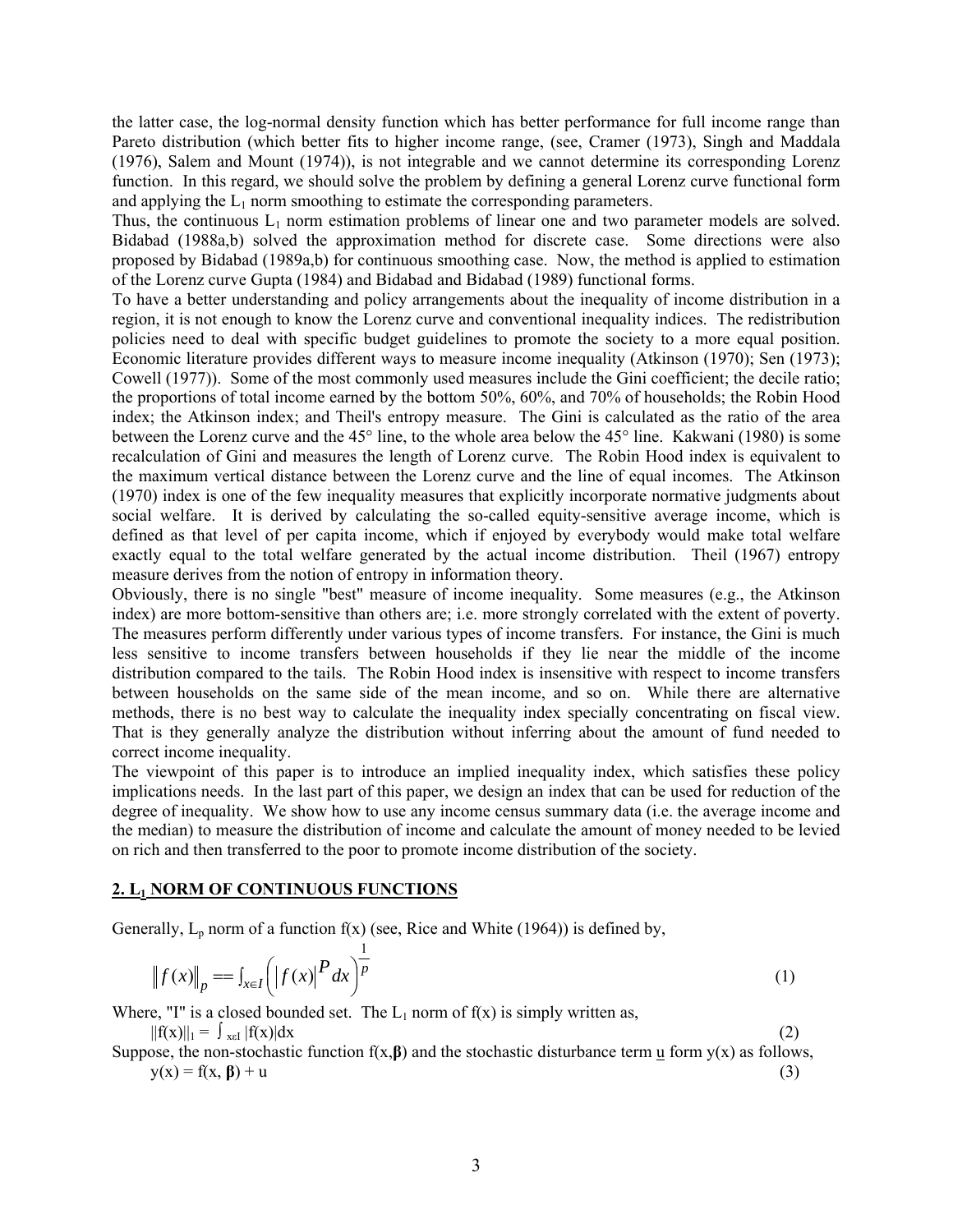Where, **β** is unknown parameters vector. Rewriting u as the residual of  $y(x)$ -f(x, **β**), for L<sub>1</sub> norm approximation of " $\beta$ " we should find " $\beta$ " vector such that the L<sub>1</sub> norm of "u" is minimum. That is,

Min:  $S= ||u||_1 = ||y(x)-f(x,\beta)||_1 = \int_{x \in I} |y(x)-f(x,\beta)| dx$  (4)  **β**

#### **3. LINEAR ONE PARAMETER L1 NORM CONTINUOUS SMOOTHING**

Redefine  $f(x, \beta)$  as  $\beta x$  and  $y(x)$  as the following linear function,

 $y(x) = \beta x + u$  (5)

Where, "**β**" is a single (non-vector) parameter. Expression (4) reduces to: Min:  $S = ||u||_1 = ||y(x) - \beta x||_1 = \int_{x \in I} |y(x) - \beta x| dx$  (6) β

The discrete analogue of (6) is solved by Bidabad (1988a,89a,b). In those papers, we proposed applying discrete and regular derivatives to the discrete problem by using a slack variable "t" as a point to distinguish negative and positive residuals. A similar approach is used here to minimize (6). To do so in this case certain Lipschitz conditions are imposed on the functions involved (see, Usow (1967a)). Rewrite (6) as follows:

Min: 
$$
S = \int_{x \in I} |x| |y(x)/x - \beta| dx
$$
 (7)  
 $\beta$ 

Let's define "I" as a closed interval [0,1]. The procedure may be applied to other intervals with no major problem (see, Usow (1967a), Hobby and Rice (1965), Kripke and Rivlin (1965)). To minimize this function we should first remove the absolute value sign of the expression after the integral sign. Since "x" belongs to a closed interval "I", both functions,  $y(x)$  (which is a linear function of "x") and  $y(x)/x$  are smooth and continuous. And since  $y(x)/x$  is uniformly increasing or decreasing function of "x", a value of tεI can be found to have the following properties,

$$
y(x)/x < \beta \quad \text{if } x < t
$$
  
\n
$$
y(x)/x = \beta \quad \text{if } x = t
$$
  
\n
$$
y(x)/x > \beta \quad \text{if } x > t
$$
\n(8)

Value of the slack variable "t" actually is the border of negative and positive residuals. If value of "t" were known, when x=t we could calculate optimal value of "β". Nevertheless, nor "t" neither "β" are known. To solve, according to (8), we can rewrite (7) as two separate definite integrals with different upper and lower bounds.

$$
\underset{\beta}{\text{Min}} \ \ S = -\int_0^t \ |x| \ (y(x)/x - \beta) dx + \int_t^1 \ |x| \ (y(x)/x - \beta) dx \tag{9}
$$

Decomposition of (7) into (8) has been done by use of the slack variable "t". Since both "β" and "t" are unknown, to solve (9), we partially differentiate it with respect to "t" and "β".

$$
\frac{\partial S}{\partial \beta} = \int_0^t |x| dx - \int_t^1 |x| dx = 0 \tag{10}
$$

and using Liebniz rule to differentiate the integrals with respect to their variable bounds "t", yields,

$$
\frac{\partial S}{\partial t} = -|t| \left[ \frac{y(t)}{t} - \beta \right] - |t| \left[ \frac{y(t)}{t} - \beta \right] = 0 \tag{11}
$$

Since "x" belongs to  $[0,1]$ , equation  $(10)$  can be written as,

$$
\int_0^t x dx - \int_t^1 x dx = 0 \tag{12}
$$

Or,

$$
\frac{1}{2}t^2 - \frac{1}{2} + \frac{1}{2}t^2 = 0\tag{13}
$$

Which yields,

$$
t = \sqrt{2}/2\tag{14}
$$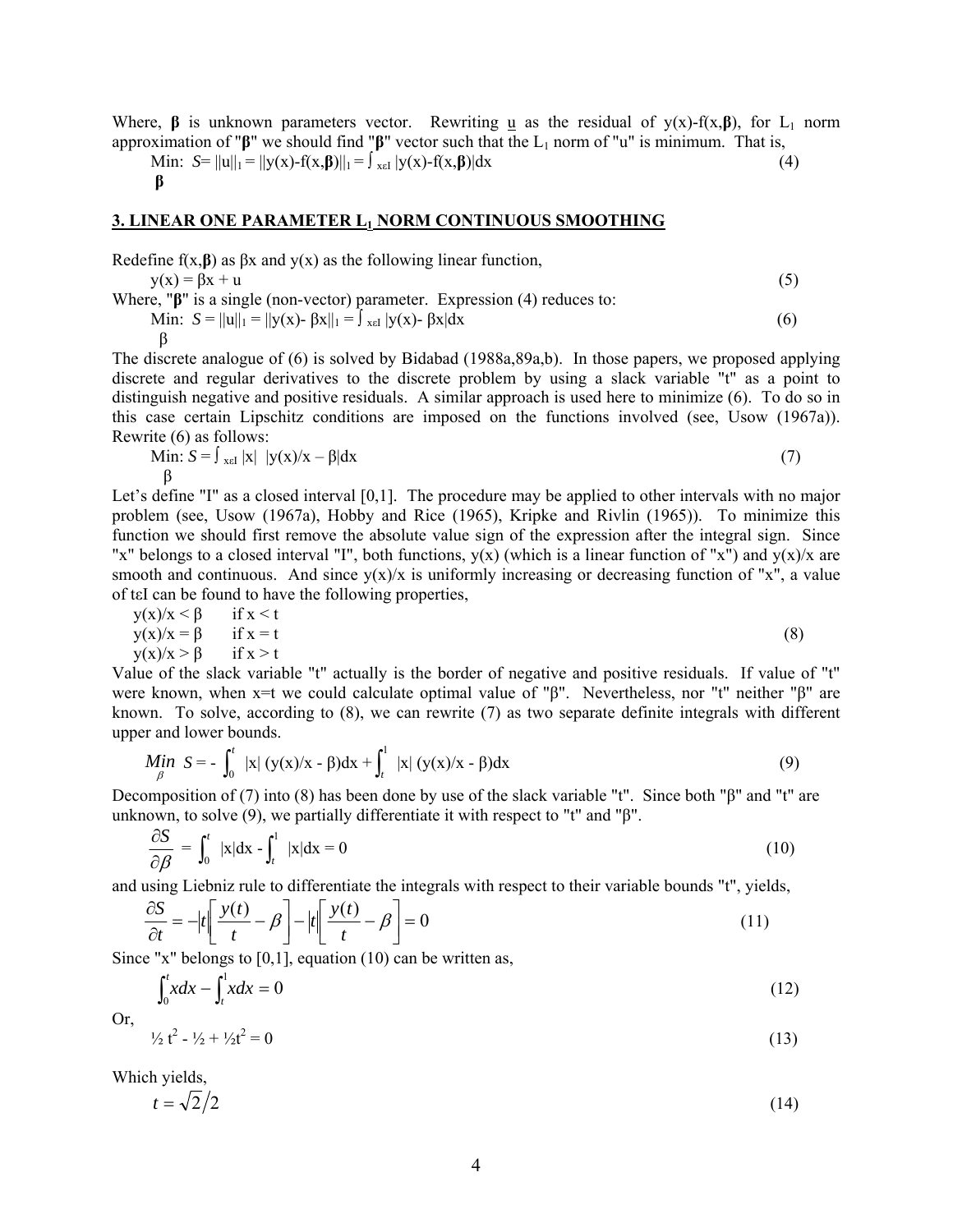Substitute for "t" in equation (11), yields,

$$
\beta = \frac{y(\sqrt{2}/2)}{\sqrt{2}/2} \tag{15}
$$

Given that y(t) is function y(x) evaluated at x=t. Value of " $\beta$ " given by (15) is the optimal solution of (6). The above procedure in fact is generalization of Laplace weighted median for continuous case. Before applying this to Lorenz curve, let us develop the procedure for the two parameters linear model.

#### **4. LINEAR TWO PARAMETERS L1 NORM CONTINUOUS SMOOTHING**

To apply the above technique to the linear two parameters model, rewrite (4) as,

Min: 
$$
S=||u||_1=||y(x)-\alpha-\beta x||_1=|_{x\in I}|y(x)-\alpha-\beta x|dx
$$
 (16)

α,β

The

Where, "α" and "β" are two single (non-vector) unknown parameters and y(x) and "x" are as before. According to Rice (1964c), let  $f(\alpha^*, \beta^*, x)$  interpolates  $y(x)$  at the set of canonical points  $\{x_i, i=1,2\}$ , if  $y(x)$ is such that:  $y(x)$ -f( $\alpha^*, \beta^*, x$ ) changes sign at these x<sub>i</sub>'s and at no other points in [0,1], then  $f(\alpha^*, \beta^*, x)$  is the best  $L_1$  norm approximation to y(x) (see also, Usow (1967a)). With the help of this rule, if we denote these two points to  $t_1$  and  $t_2$  we can rewrite (16) for I=[0,1] as,

$$
S = \int_0^{t_1} [y(x) - \alpha - \beta x] dx - \int_{t_1}^{t_2} [y(x) - \alpha - \beta x] dx + \int_{t_2}^1 [y(x) - \alpha - \beta x] dx
$$
 (17)

Since t<sub>1</sub> and t<sub>2</sub> are also unknowns, we should minimize S with respect to  $\alpha$ ,  $\beta$ ,  $t_1$  and t<sub>2</sub>. Taking partial derivative of (17) using Liebniz' rule with respect to these variables and equating them to zero, we will have,

$$
\frac{\partial S}{\partial \alpha} = -\int_{0}^{t_1} dx + \int_{t_1}^{t_2} dx - \int_{t_2}^{t_1} dx = 0
$$
\n(18)

$$
\frac{\partial S}{\partial \beta} = -\int_0^t 1 dx + \int_{t_1}^t 2 dx - \int_{t_2}^t 1 dx = 0
$$
\n(19)

$$
\frac{\partial S}{\partial t_1} = 2[y(t_1) - \alpha - \beta t_1] = 0
$$
\n(20)

$$
\frac{\partial S}{\partial t_2} = -2[y(t_2) - \alpha - \beta t_2] = 0
$$
\n(21)

Equations (18) through (21) may be solved simultaneously for  $\alpha$ ,  $\beta$ ,  $t_1$  and  $t_2$ . Thus, we have the following system of equations,

| $2t_2 - 2t_1 - 1 = 0$                            | (22) |
|--------------------------------------------------|------|
| $t_2^2 - t_1^2 - \frac{1}{2} = 0$                | (23) |
| $y(t_1) - \alpha - \beta t_1 = 0$                | (24) |
| $y(t_2) - \alpha - \beta t_2 = 0$                | (25) |
| The solutions are:                               |      |
| $t_1 = 1/4$                                      | (26) |
| $t_2 = 3/4$                                      | (27) |
| $\alpha = y(3/4)-(3/4)\beta = y(1/4)-(1/4)\beta$ | (28) |

$$
\beta = 2[y(3/4)-y(1/4)] \tag{29}
$$

This procedure may be expanded to include "m" unknown parameters. Some computational methods for solving the different cases of m parameters model are investigated by Ptak (1958), Rice and White (1964), Rice (1964a,b,c,69,85), Usow (1967a), Lazarski (1975a,b,c,77) (see also, Hobby and Rice (1965), Kripke and Rivlin (1965), Watson (1981)). Now, let us have a look at Lorenz curve and its proposed functional forms.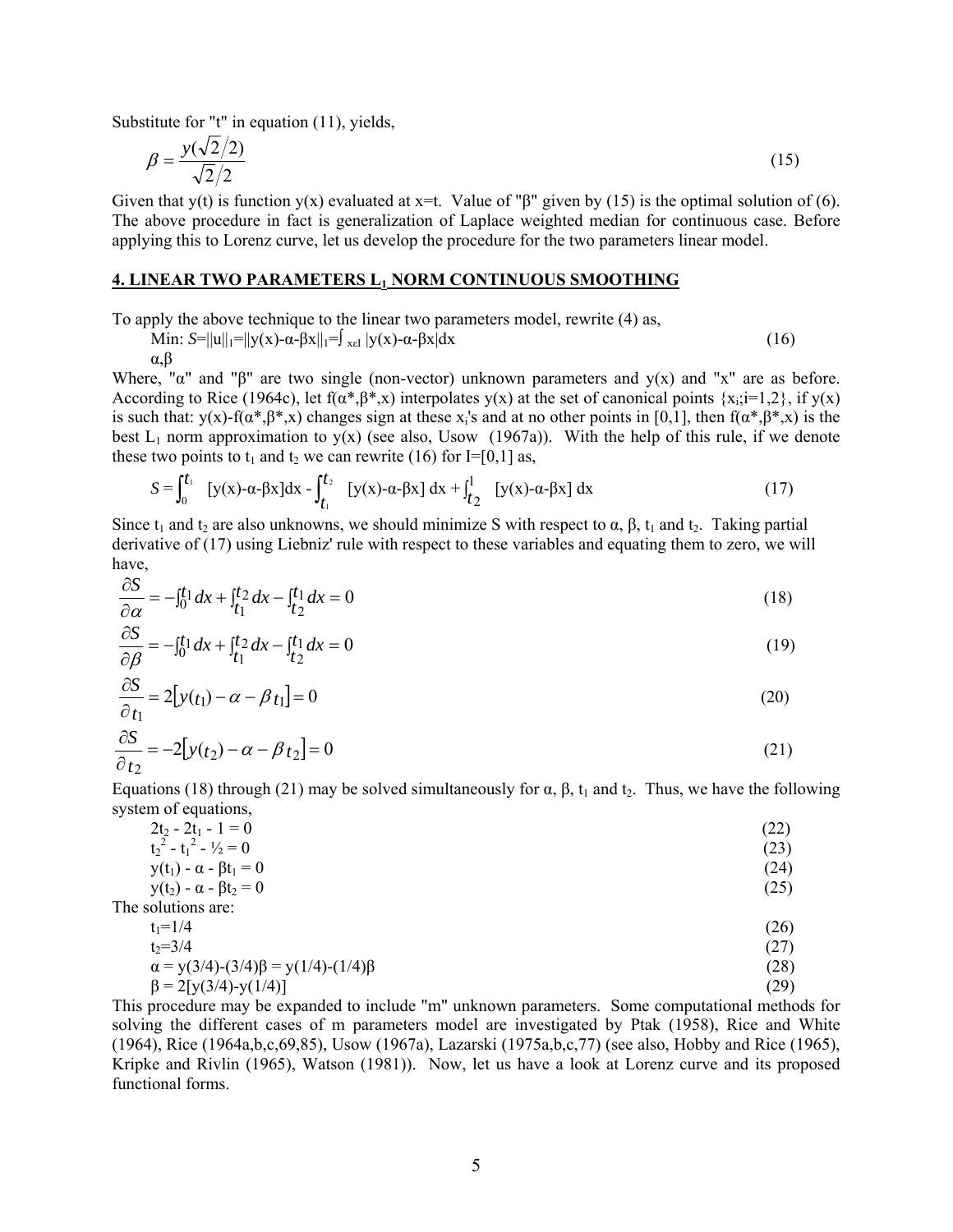#### **5. LORENZ CURVE**

The Lorenz curve for a random variable with probability density function f(v) may be defined as the ordered pair.

$$
(P(V|V \le v), \frac{E(V|V \le v)}{E(V)}) \qquad v \in R
$$
\n(30)

For a continuous density function  $f(v)$ , (30) can be written as,

$$
\left(\int_{-\infty}^{v} f(w)dw, \frac{\int_{-\infty}^{v} wf(w)dw}{\int_{-\infty}^{+\infty} wf(w)dw}\right) \equiv \left(x(v), y(x(v))\right)
$$
\n(31)

Taguchi (1972a,b,c,73,81,83,87,88) multiplies the second element of (30) by  $P(V|V\leq v)$  which is not correct; his definition of (31) is equivalent to ours. We denote (31) by ordered pair  $(x(y),y(x(y)))$  where  $x(v)$  and  $y(x(v))$  are its elements. "x" is a function which maps "v" to  $x(v)$  and "y" is a function which maps  $x(y)$  to  $y(x(y))$ . The function  $y(x(y))$  is simply the Lorenz curve function. For the explicit function for the Lorenz curve, we use the form introduced by Gupta (1984) and a modified version, which benefits from certain properties.

Gupta (1984) proposed the functional form,

 $y = xA^{x-1}$   $A>1$  (32)

The modified version of Bidabad and Bidabad (1989) suggests the following functional form:  $y=x^B$  $B \geq 1, A \geq 1$  (33)

To estimate the above functions we need discrete data from the population, to construct relevant x and y vectors to estimate "A" of (32) or "A" and "B" of (33). On the other hand if the probability distribution of income is known, we can estimate the Lorenz curve by using the continuous  $L_1$  norm smoothing method for continuous functions.

In the following section we proceed to apply this method to estimate the parameters "A" of (32), and "A" and "B" of (33) by using the information of probability density function of income.

# **6. CONTINUOUS L1 NORM SMOOTHING OF LORENZ CURVE**

To estimate the Lorenz curve parameters when income probability density function is known, we cannot always take straightforward steps. When the probability density function is easily integrable, there is no major problem in advance. We can find the functional relationship between the two elements of (31) by simple mathematical derivation. However, when integrals of (31) are not obtainable, another procedure is to be adopted.

Suppose that income of a society is distributed with probability density function f(w). This density function may be a skewed function such as Pareto or log-normal, as follows

$$
f(w) = \theta k^{\theta} w^{-\theta - 1}, \qquad w, k > 0, \theta > 0
$$
\n
$$
(34)
$$

$$
f(w) = \left[1/w\sigma\sqrt{(2\pi)}\right] \exp\left\{-\left[\ln(w) - \mu\right]^2/2\sigma^2\right\}, \quad w\epsilon(0,\infty), \mu\epsilon(-\infty,+\infty), \sigma > 0\tag{35}
$$

These two distributions are known as good candidates for representing distribution of personal income. In the case of Pareto density function of (34), we can simply derive the Lorenz curve function as follows. Let F(w) denote the Pareto distribution function:

$$
F(w) = 1 - (k/w)^{\theta}
$$
 (36)

With mean equal to,  $E(\lambda)$   $\alpha k/(0.1)$ 

$$
E(w) = \theta^k / (\theta - 1), \quad \theta > 1
$$
  
If we find the function y as stated by (31) as a function of x, the Lorenz function will be derived. (37)

Rearrange the terms of (31) as,  

$$
x(y) = \int_{0}^{y} f(y) dy
$$
 (38)

$$
x(v) = \int_{-\infty}^{v} f(w)dw
$$
 (38)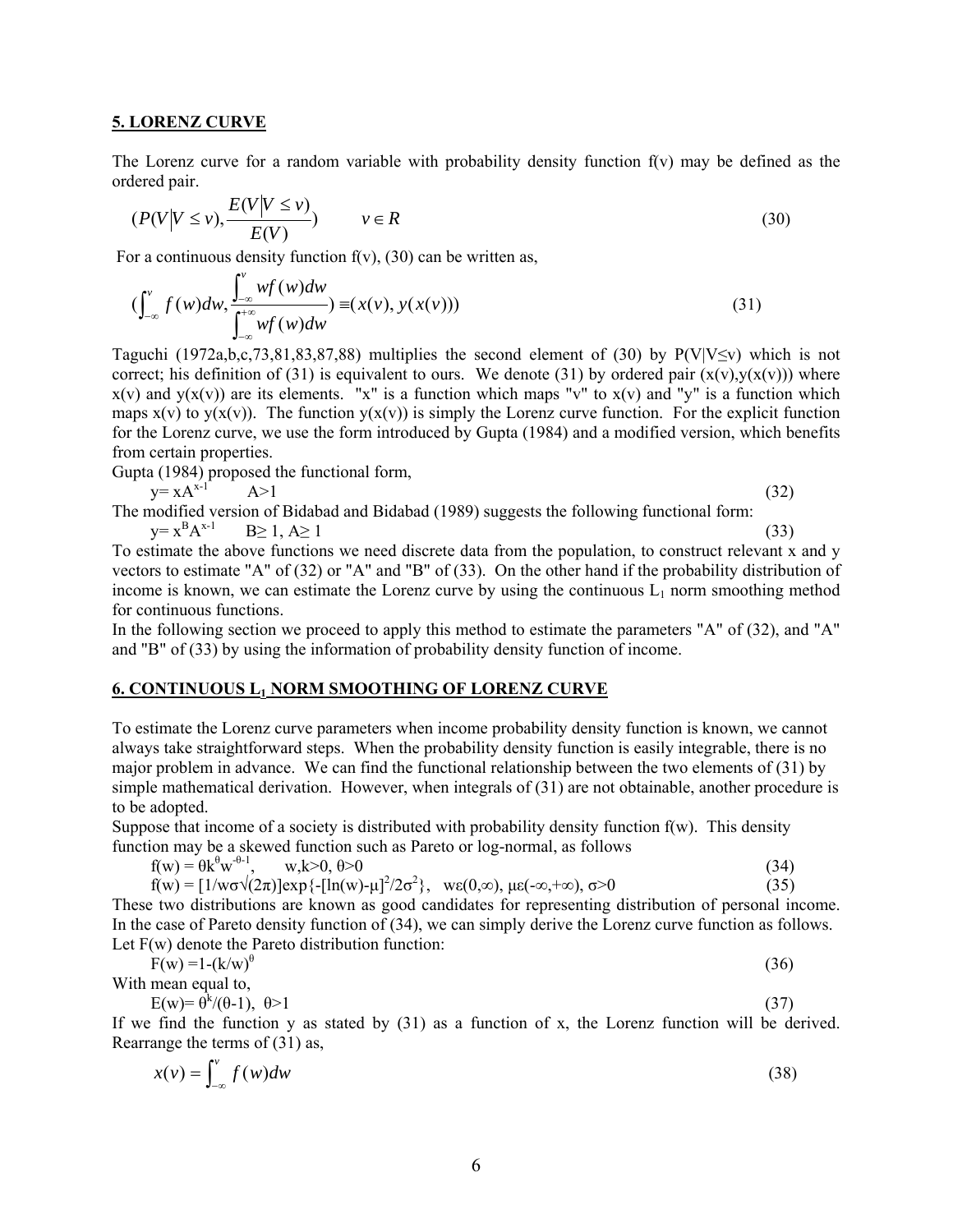$$
y(x(v)) = [1/E(W)]_{-\infty}^{v} wf(w)dw
$$
\n(39)

Substituting Pareto distribution function,

$$
x(v) = F(v) = 1 - (k/v)^{\theta} \tag{40}
$$

$$
y(x(v)) = [(\theta - 1)/\theta^k] \int_k^v w\theta k^{\theta} w^{-\theta - 1} dw
$$
 (41)

Or,

$$
y(x(v)) = 1 - (k/v)^{\theta-1}
$$
 (42)

By solving (40) for "v" and substituting in (42), the Lorenz curve for Pareto distribution is derived as,  $y = 1-(1-x)^{(\theta-1)/\theta}$  (43)

For log-normal distribution, we proceed as follows:

As it was shown in the case of Pareto distribution, formula of Lorenz curve is easily obtained. However, if we select the log-normal density function (35), the procedure may not be the same. Because the integral of log-normal function has not been derived yet. In the following pages, the  $L_1$  norm smoothing technique will be developed to estimate the parameters of given functional forms (32) and (33) by using the continuous probability density function.

According to (30) and (31) independent and dependent variables of (32) and (33) may be written as,

$$
x(v) = \int_{o}^{v} f(w)dw
$$
 (44)

$$
y(x(v)) = [1/E(W)]_0^v wf(w)dw
$$
\n(45)

Substitute (44) and (45) in (32) and including random error term u, we'll have,

$$
[1/E(w)]_{0}^{v}wf(w)dw = \int_{0}^{v} f(w)dw \cdot A_{0}^{\int_{0}^{v} f(w)dw - 1}e^{u}
$$
\n(46)

Or,

$$
y(x) = x A^{x-1} e^u
$$
  
Similarly for the model (35), (47)

$$
[1/E(w)]_{0}^{v}wf(w)dw = \begin{cases} v \\ 0 \end{cases} f(w)dw \bigg\}^{B} \cdot A_{0}^{v}f(w)dw^{-1}e^{u} \tag{48}
$$

Or,

$$
y(x) = x^B A^{x-1} e^u \tag{49}
$$

Taking natural logarithm of (47) and (49), gives,

$$
\ln y(x) = \ln x + (x-1)\ln A + u \tag{50}
$$

$$
\ln y(x) = B \cdot \ln x + (x-1) \ln A + u \tag{51}
$$

With respect to properties of Lorenz curve and probability density function of  $f(w)$  and equations (46) to (49), it can be seen that x belongs to the interval  $[0,1]$ . Thus the  $L_1$  norm objective function for minimizing  $(50)$  or  $(51)$  is given by,

$$
\underset{A}{Min} : S = \int_0^1 |u| dx \tag{52}
$$

Or,

$$
Min: S = \int_{A}^{1} |\ln y(x) - \ln x - (x - 1) \ln A| dx
$$
\n(53)

Or,

$$
\underset{A}{Min : S} = \int_{0}^{1} |x - 1| \left[ \left[ \ln y(x) - \ln \right] / (x - 1) - \ln A \right] dx \tag{54}
$$

By a similar technique used by (9), we can rewrite (54) as,

Min: 
$$
S = \int_0^t |x-1| \{ [\ln y(x) - \ln x] / (x-1) - \ln A \} dx - \int_t^1 |x-1| \{ [\ln y(x) - \ln x] / (x-1) - \ln x \} dx
$$
 (55)  
Since,  $0 \le x \le 1$  we have,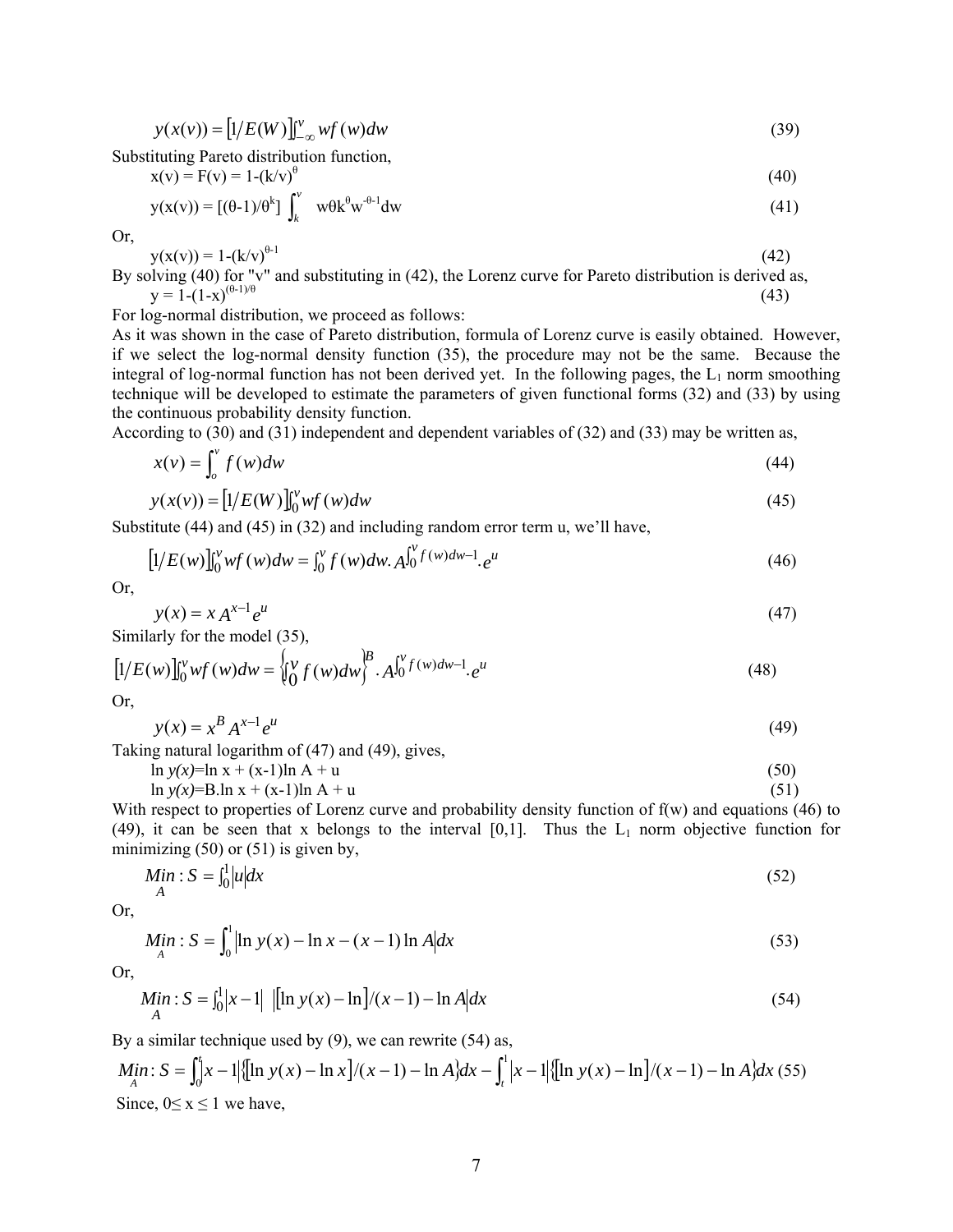$$
Min: S = \int_0^1 \left[ \ln y(x) - \ln x - (x - 1) \ln A \right] dx + \int_t^1 \left[ \ln y(x) - \ln x - (x - 1) \ln A \right] dx \tag{56}
$$

Differentiate (56) partially with respect to "t" and "A":

$$
\frac{\partial S}{\partial A} = + \int_0^1 \left[ (x - 1) / A \right] dx - \int_t^1 \left[ (x - 1) / A \right] dx = 0 \tag{57}
$$

$$
\frac{\partial S}{\partial t} = -2\left[\ln y(t) - \ln t - (t - 1)\ln A\right] = 0\tag{58}
$$

From equation (57), we have,

$$
t = 1 \pm \sqrt{2}/2\tag{59}
$$

Since "t" should belong to the interval [0,1], we accept,

$$
t = 1 - \sqrt{2}/2
$$
 (60)

Substitute (60) in (58), and solve for "A", gives the  $L_1$  norm estimation for "A" equal to,

$$
A = \left[\frac{1 - \sqrt{2}/2}{y(1 - \sqrt{2}/2)}\right]^{2}
$$
(61)

Now, let us apply this procedure to another Lorenz curve functional form of (33) (redefined by (51)). Rewrite L1 norm objective function (52) for the model (51),

$$
\underset{A,B}{Min} : S = \int_0^1 \left| \ln y(x) - B \ln x - (x - 1) \ln A \right| dx \tag{62}
$$

Or,

$$
\mathop{\mathit{Min}}_{A,B} : S = \int_0^1 |x-1| \big[ \ln y(x) \big] / (x-1) - (\ln x) / (x-1) - \ln A \big| dx \tag{63}
$$

The objective function (63) is similar to (16). Thus, by a similar procedure to those of (17) through (29) we can write "S" as,

$$
\begin{aligned}\n\mathbf{M} &\text{in}: S = \int_0^{t_1} |x - 1| \{ \left[ \ln y(x) \right] / (x - 1) - (\ln x) / (x - 1) \ln A \} dx \\
& \quad - \int_{t_1}^{t_2} |x - 1| \{ \left[ \ln y(x) \right] / (x - 1) - (\ln x) / (x - 1) - \ln A \} dx \\
& \quad + \int_{t_1}^1 |x - 1| \{ \left[ \frac{1}{y(x)} \right] / (x - 1) - (\ln x) / (x - 1) - \ln A \} dx\n\end{aligned}\n\tag{64}
$$

Since  $0 \le x \le 1$ , (64) reduces to,

$$
\begin{aligned} \n\mathbf{Min} \, &: S = -\int_0^{t_1} \left[ \ln y(x) - B \ln x - (x - 1) \ln A \right] \, dx + \int_{t_1}^{t_2} \left[ \ln y(x) - B \ln x - (x - 1) \ln A \right] \, dx \\ \n& -\int_{t_2}^{1} \left[ \ln y(x) - B \ln (x - 1) \ln A \right] \, dx \n\end{aligned} \tag{65}
$$

Differentiate "S" partially with respect to "A", "B",  $t_1$  and  $t_2$ ,

$$
\frac{\partial S}{\partial A} = \frac{1}{A} \bigg[ \int_0^{t_1} (x - 1) dx - \int_{t_1}^{t_2} (x - 1) dx + \int_{t_2}^1 (x - 1) dx \bigg] = 0 \tag{66}
$$

$$
\frac{\partial S}{\partial B} = \int_0^{t_1} \ln(x) dx - \int_{t_1}^{t_2} \ln(x) dx + \int_{t_2}^{1} \ln(x) dx = 0
$$
\n(67)

$$
\frac{\partial S}{\partial t_1} = -2\{\ln[y(t_1)] - B\ln(t_1) - (t_1 - 1)\ln(A)\} = 0
$$
\n(68)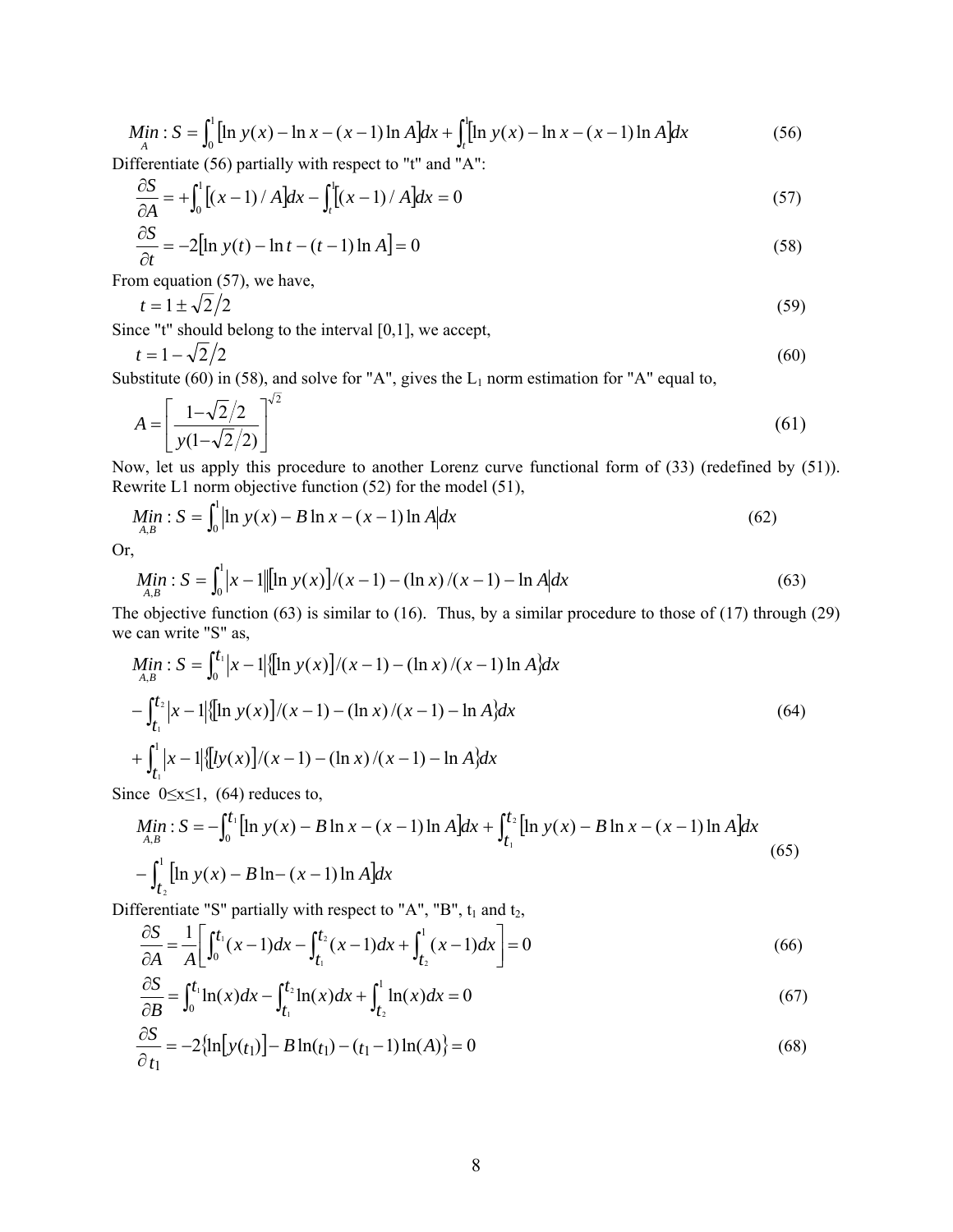$$
\frac{\partial S}{t_2} = 2\{\ln[y(t_2)] - B\ln(t_2) - (t_2 - 1)\ln(A)\} = 0\tag{69}
$$

The above system of simultaneous equations can be solved for the unknowns:  $t_1$ ,  $t_2$ , "A" and "B". Equation (66) is reduced to,

 $t_1^2 - t_2^2 - 2(t_1 - t_2) - 1/2 = 0$  (70) Equation  $(67)$  can be written as

$$
t_1(\ln t_1 - 1) - t_2(\ln t_2 - 1) - 1/2 = 0 \tag{71}
$$

Calculate  $t_1$  from (70) as,

$$
t_1 = 1 \pm \sqrt{(t_2^2 - 2t_2 + 3/2)}
$$
  
Since 0 $\leq t_1 \leq 1$  we accept

$$
t_1 = 1 - \sqrt{(t_2^2 - 2t_2 + 3/2)}
$$
\n(73)

Substitute  $t_1$  from (73) into (71), and rearrange the terms, gives;

$$
\ln \left[1 - \sqrt{(t_2^2 - 2t_2 + 3/2)}\right]^{1 - \sqrt{(t_2^2 - 2t_2 + 3/2)}} + t_2 - 3/2 + \sqrt{(t_2^2 - 2t_2 + 3/2)} = 0\tag{74}
$$

The root of equation (74) may be computed by a numerical algorithm. However, it has been computed and rounded for five digits decimal point as,

 $t_2 = 0.40442$  (75)

Value of 
$$
t_1
$$
 is derived by substituting  $t_2$  into (73);  
\n $t_1 = 0.07549$  (76)

Values of "B" and "A" are computed from  $(68)$  and  $(69)$  using  $t_2$  and  $t_1$  given by (75) and (76). Thus,  $B = \frac{(t_2-1)lny(t_1) - (t_1-1)lny(t_2)}{}$ 

$$
B = \frac{-(t_2 - 1) \ln(t_1) - (t_1 - 1) \ln(t_2)}{(t_2 - 1) \ln(t_1) - (t_1 - 1) \ln(t_2)}
$$
(77)

Or,

$$
B = -0.84857 \ln[y(0.07549)] + 1.31722 \ln[y(0.40442)]
$$
  
And,  

$$
A = [y(0.07549)]^{1.28986} [y(0.40442)]^{-3.68126}
$$
 (79)

Now, let us describe how equation (61) for the model (32) and equations (78) and (79) for the model (33) can be used to estimate the parameters of the Lorenz curve when the probability distribution function is known. For the model (32) we should solve (44) for  $x(v) = 1 - \sqrt{2}/2$ . On the other hand, we should find value of "v" such that,

$$
x(v) = \int_0^v wf(w)dw = 1 - \sqrt{2}/2
$$
\n(80)

By substituting this value of "v" into (45), value of  $y(1 - \sqrt{2}/2)$  is computed. This value is used to compute the parameter "A" given by (61) for model (32).

The procedure for the model (33) is also similar, with the difference that two values of "v" should be computed. Once two different values of "v" are computed as follow,

$$
x(v) = \int_0^v wf(w)dw = 0.07549
$$
\n(81)

$$
x(v) = \int_0^v wf(w)dw = 0.40442
$$
\n(82)

Values of "v" are substituted in (45) to find  $y(0.07549)$  and  $y(0.40442)$ . These values of "y" are used to compute the parameters of the model (33) by substituting them into (78) and (79).

The computation of related definite integrals of  $x(v)$  defined by (80), (81) and (82) can be done by appropriate numerical methods.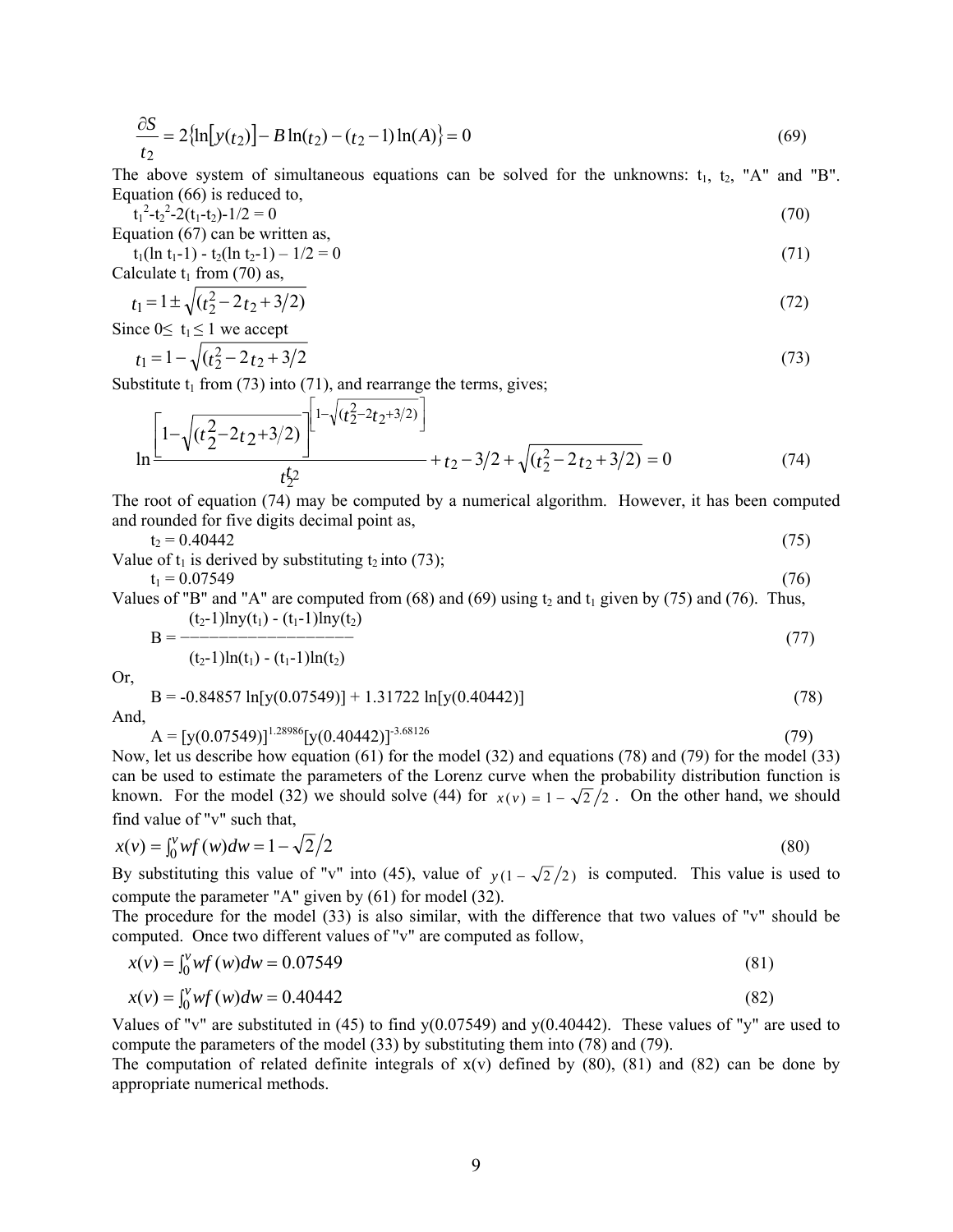#### **7. NUMERICAL EXAMPLE**

Suppose the sample mean and median of income distribution of the society are given. For calculation of the parameters of Lorenz curve, the following notations have been coded for MathCAD 11. Assume that the sample mean of income distribution of the society is: \$60,000.

Assume that the sample median of income distribution of the society is: \$40,000.

The standard deviation can be calculated as  $\sigma$ 

$$
:= \sqrt{2 \cdot \ln \left( \frac{Mean}{Med} \right)}
$$

And  $\mu$  = ln (Med) such that  $\mu$  = 10.5966,  $\sigma$  = .9005

Calculation of Log-Normal density function parameters based on sample mean and median

Log-Normal Probability Density Function

$$
f(w) := \left(\frac{1}{w \cdot \sigma \cdot \sqrt{2 \cdot \pi}}\right) \cdot \exp\left[\frac{-\left(\ln(w) - \mu\right)^2}{2 \cdot \sigma^2}\right]
$$
  
w := 10<sup>-5</sup>,  $\frac{\text{Mean}}{\text{mean}} \dots 2 \cdot \text{Mean}$ 

Selective range for Log-Normal plot:

200 Figure 2: Log-Normal plot



Precision Tolerance level TOL := 0.00001 TOL value might be changed for more accurate solutions, (less TOL = higher precision)

For equation  $(45)$  we have

$$
y(v) := \left(\frac{1}{\text{Mean}}\right) \cdot \int_0^v w \cdot f(w) dw
$$

$$
x(v) := \int_0^v f(w) dw
$$

For equation  $(44)$  we have

$$
) := \int_{0.00001}^{V} f(w) \, dv
$$

Calculation for Gupta model:

Initial guess for v:  $v := 20000$  It might be changed for faster convergence and less iterations

 $\sqrt{2}$ 

For  $(60)$ 

For  $(53)$ 

For (60)  
\n
$$
t_0 := 1 - \frac{v^2}{2}
$$
  
\nCalculating v for (80)  
\n $v := root(x(v) - t_0, v)$ ,  $v = 27136.6437$   
\n $y(t)$   
\n $v(v) = 0.04208$   
\n $v = 27136.6437$   
\n $z_0 := y(v)$ 

For  $(61)$  estimated A:

$$
A := \left(\frac{t_0}{z_0}\right)^{\sqrt{2}}
$$
  
\n
$$
A = 15.54768
$$
  
\n
$$
S := \int_0^1 \left| \ln(z_0) - \ln(t_0) - (t_0 - 1) \cdot \ln(A) \right| dx
$$

Sum of absolute residuals  $S = 0$ Range variable for plotting the Lorenz curves  $X := 0.0005$ . 1 Gupta Lorenz curve:  $Y(X) := X \cdot A^{X-1}$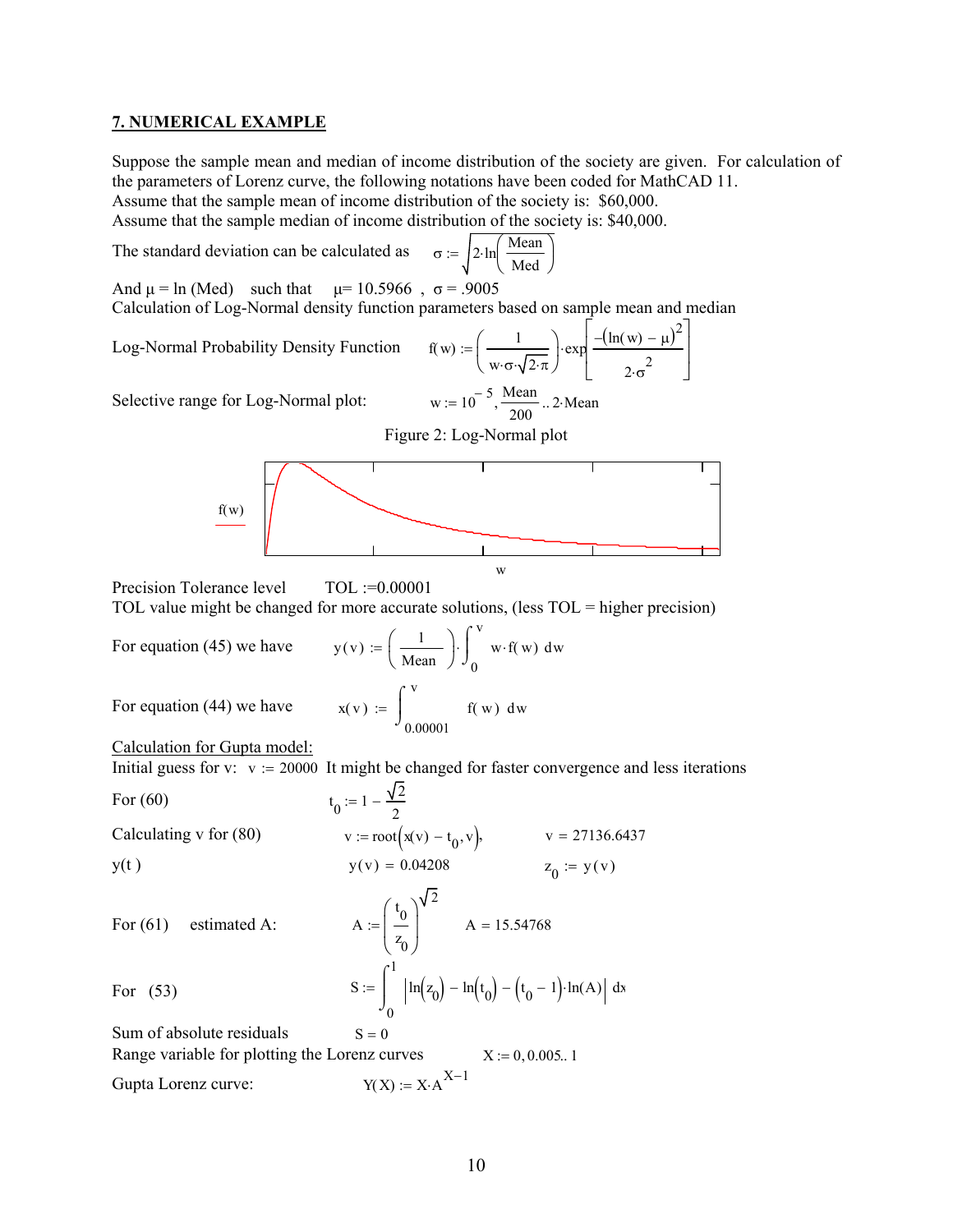Calculation of Gini coefficient 0  $Y(X) dX$  $\int$  $:= 1 - 2 \cdot \int_{\Omega} Y(X) dx$  $Gini = 0.51967$ Calculation For Bidabad Model: For  $(76)$  $t_1 := 0.07549$ Initial guess for v:  $v := 8000$  It might be changed for faster convergence and less iterations<br>Calculating v for (81)  $v := root(xv) - t, v$   $v = 9464.04318$ Calculating v for (81)  $v := root(x(v) - t_1, v)$  $y(0.07549)$   $y(v) = 0.00442$  $z_1 := y(v)$ For  $(75)$  $t_2 := 0.40442$ Initial guess for v:  $v := 2700$  It might be changed for faster convergence and less iterations<br>Calculating v for (82)  $v := root(x(v) - t_2, v)$   $v = 38826.25803$ Calculating v for (82)  $v := root(x(v) - t_2, v)$   $v = 38826.25803$  $y(v) = 0.07722$   $z_2 := y(v)$ For (79)  $A := (z_1)^{1.28986} \cdot (z_2)^{-3.68126}$ For (78) B :=  $-0.84857 \cdot \ln(z_1) + 1.31722 \cdot \ln(z_2)$ Estimated A and B:  $A = 11.41481$   $B = 1.22709$ For  $(62)$ 0 1  $\ln(z_1) - B \cdot \ln(t_1) - (t_1 - 1) \cdot \ln(A) \, dx$  $\int$  $\overline{a}$ J. :=  $\left| \ln(z_1) - \text{B} \cdot \ln(t_1) - (t_1 - 1) \cdot \ln(A) \right|$  d Sum of absolute residuals  $S = 0.00002$ Range variable for plotting the Lorenz curves  $X := 0, 0.005$ . 1 Modified Lorenz curve  $Y(X) := X^{B} \cdot A^{X-1}$ Calculation of Gini coefficient 0 1  $Y(X) dX$  $\int$  $\begin{cases} \n\text{S} = 1 - 2 \cdot \int_{0}^{1} Y(X) \, dX \n\end{cases}$  Gini = 0.51834

1

# **8.IMPLIED-INEQUALITY-INDEX**

Most inequality indices concentrate on statistical aspect of the distribution of income. That is they generally analyze the distribution without inferring about the amount of fund needed to correct income inequality. In this section, we will introduce an inequality index, which shows how much money should be transferred from upper income group to the lower group to achieve the desired distribution of income. Suppose there is a personal income υ at which half of the total income of the population belongs to those who have less than υ and the other half of the income belongs to those who have higher income than υ. That is:

$$
\int_{-\infty}^{v} wf(w)dw = \int_{v}^{+\infty} wf(w)dw
$$
\n(83)

By definition, we have:

$$
\mu = \int_{-\infty}^{+\infty} wf(w)dw = \int_{-\infty}^{v} wf(w)dw + \int_{v}^{+\infty} wf(w)
$$
\n(84)

That is:

$$
\int_{-\infty}^{\nu} wf(w)dw = \mu/2\tag{85}
$$

On the other hand: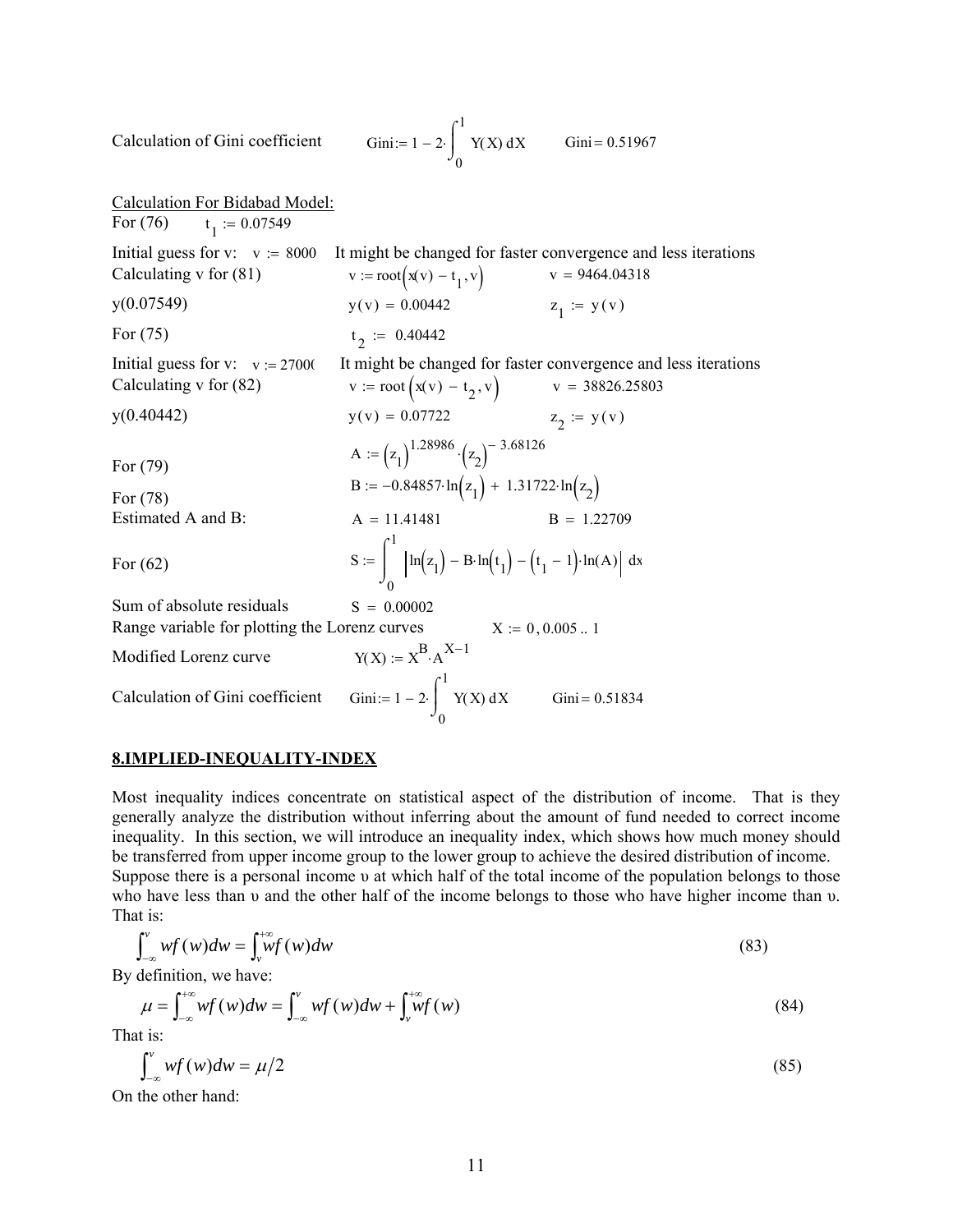$$
\frac{\int_{-\infty}^{v} wf(w)dw}{\int_{-\infty}^{+\infty} wf(w)dw} = 1/2
$$
\n(86)

According to (31) this is a point on Lorenz curve with the following ordered pair:

$$
\left(\int_{-\infty}^{\nu} wf(w)dw, 1/2\right) \tag{87}
$$

Thus, we define implied-inequality-index (iii) as  $\int_{-\infty}^{v} f(w)dw$  when v satisfies (83). That is,

$$
iii = \int_{-\infty}^{v} f(w)dw \quad \text{when } v \text{ satisfies } \frac{\int_{-\infty}^{v} wf(w)dw}{\int_{-\infty}^{+\infty} wf(w)dw} = 1/2
$$
 (88)

To find iii, (85) should be solved for υ and its value be replaced in (88). As iii approaches ½, distribution becomes more symmetric. If iii tends to 1, distribution tends to be fully right-skewed indicating high (right) inequality and as iii tends to 0, distribution tends to be left-skewed and distribution tends to left high inequality. The values of iii less than  $\frac{1}{2}$  however have no economic implication for income distribution. Let us define the cost of equalization as:

 $C = \left[ \text{iii-} \frac{1}{2} \right] \times N \times \mu$  (89)

The above expression means that to equalize the distribution of income without changing the average income of the society, the amount of C should be transferred from higher income earner to lower income earner, where N and μ are the population size and average income of the society.

We may normalize this index by dividing the equalization cost by total income of the society and find an inter-societies comparable index. That is:

Relative cost of equalization =  $[(iii-1/2) \times N \times \mu] / (N \times \mu) = (iii-1/2)$  (90)

## **9.NUMERICAL EXAMPLE**

To illustrate, the following table 1 of income distribution for a hypothetical society is used. Consider a society of 400 households with total income of the society equal to \$2000 where 280 poor income earners receive half of it (\$1000) and 120 richer earn another 50% (\$1000) of the society's income. These values can be simply understood from table 1. At the half of total income of the society (\$1000) the bottom 70% of the population earns 50% of society's income and 30% of the top of the population earn other 50% of the total income of the society. According to table 1, we have:

 $N = 400$  (Number of households)

| $v = \mu = 2000/400=5$                       | (Average income)                                                                                                                   |
|----------------------------------------------|------------------------------------------------------------------------------------------------------------------------------------|
| $\mu$ lower = 1000/280 = 3.57                | (Average income of lower category)                                                                                                 |
| $\mu$ upper = 1000/120 = 8.33,               | (Average income of upper category)                                                                                                 |
| $iii = 280/400 = 0.7$                        | (implied inequality index)                                                                                                         |
| $C = (0.7 - 0.5) \times 400 \times 5 = $400$ | (Cost of equalization)                                                                                                             |
|                                              | $\Omega$ . $\Omega$ . $\Omega$ . The finite state of $\Omega$ and $\Omega$ is the finite state of $\Omega$ . The state of $\Omega$ |

That is, if we collect total tax of \$400 from the top 30% of the population and transfers it to the lower 70% of the income earners, the average income of both groups will be the same:

 $(1000+400)/280 = (1000-400)/120 = 5$ 

Relative cost of equalization =  $0.7 - 0.5 = 0.2$ 

That is the cost of such equalization is 20% of the total income of the society.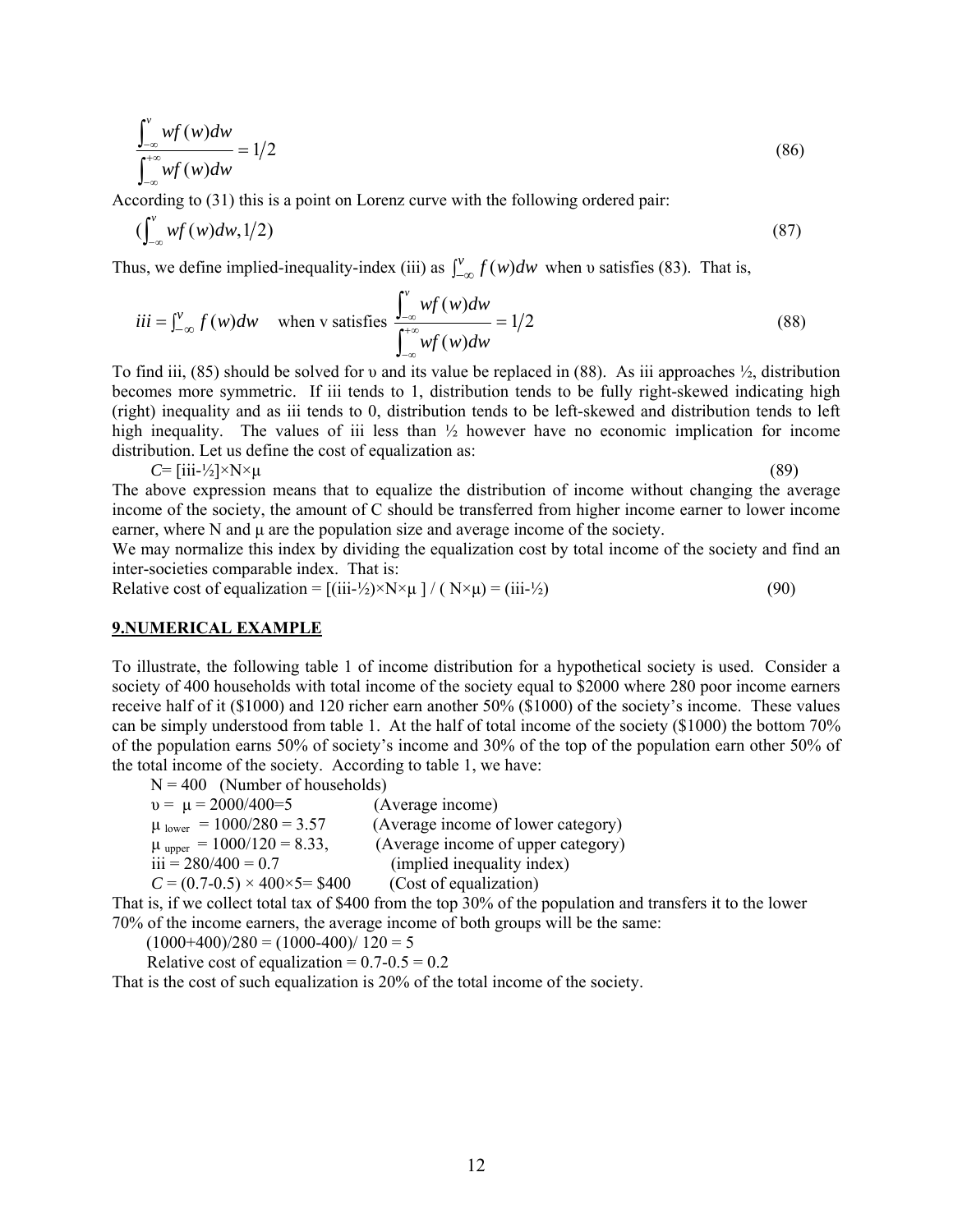| Income<br>W                               | Frequency                                                    | Cumulative<br>Frequency<br>F                                | Relative<br>Frequency                                                | Relative<br>Cumulative<br>Frequency                                            | Half Income<br>Earner | $w$ . $f$<br>$(1)$ <sup>*</sup> $(2)$                    | Cumulative<br>Income                                                 | Relative<br>Cumulative<br>Income                                               | Half<br>Income |
|-------------------------------------------|--------------------------------------------------------------|-------------------------------------------------------------|----------------------------------------------------------------------|--------------------------------------------------------------------------------|-----------------------|----------------------------------------------------------|----------------------------------------------------------------------|--------------------------------------------------------------------------------|----------------|
| (S)                                       | (Numbers)                                                    | (Numbers)                                                   | $(\%)$                                                               | $(\%)$                                                                         | (Numbers)             | $($)$                                                    | $(\$)$                                                               | $(\$)$                                                                         | $(\$)$         |
| (1)                                       | (2)                                                          | (3)                                                         | (4)                                                                  | (5)                                                                            | (6)                   | (7)                                                      | (8)                                                                  | (9)                                                                            | (10)           |
| 2<br>3<br>4<br>5                          | 17<br>20<br>95<br>82<br>66                                   | 17<br>37<br>132<br>214<br>280                               | 4.3%<br>5.0%<br>23.8%<br>20.5%<br>16.5%                              | 4.3%<br>$9.3\%$<br>33.0%<br>53.5%<br>70.0%                                     | 280                   | 17<br>40<br>285<br>328<br>330                            | 17<br>57<br>342<br>670<br>1000                                       | $0.9\%$<br>2.9%<br>17.1%<br>33.5%<br>50.0%                                     | 1000           |
| 6<br>8<br>9<br>10<br>11<br>12<br>13<br>14 | 30<br>21<br>18<br>17<br>14<br>11<br>4<br>3<br>$\overline{2}$ | 310<br>331<br>349<br>366<br>380<br>391<br>395<br>398<br>400 | 7.5%<br>5.3%<br>4.5%<br>4.3%<br>3.5%<br>2.8%<br>1.0%<br>0.8%<br>0.5% | 77.5%<br>82.8%<br>87.3%<br>91.5%<br>95.0%<br>97.8%<br>98.8%<br>99.5%<br>100.0% | 120                   | 180<br>147<br>144<br>153<br>140<br>121<br>48<br>39<br>28 | 1180<br>1327<br>1471<br>1624<br>1764<br>1885<br>1933<br>1972<br>2000 | 59.0%<br>66.4%<br>73.6%<br>81.2%<br>88.2%<br>94.3%<br>96.7%<br>98.6%<br>100.0% | 1000           |
|                                           | 400                                                          |                                                             | 100%                                                                 |                                                                                | 400                   | 2000                                                     |                                                                      |                                                                                | 2000           |

Table 1: Income distribution for a hypothetical society

In table 1, the column (1) depicts dollar values of income categories and the column (2) shows the number or frequencies of households in each income category of column (1). Columns (3), (4) and (5) are for cumulative frequencies, relative frequencies, and relative cumulative frequencies. Column (6) shows the number of lower and higher income earners. Column (7) shows the multiplication of the paired elements of the columns (1) and (2). Column (8) cumulates (7) and (9) shows the relative cumulative income. The column (10) shows the half of the total income of the society.

According to the table 1, we may depict the iii and the relative cost of equalization on the Lorenz curve as follows. This is depicted by using columns (4) and (9) of the above table.





This figure depicts the information of table 1. The implied inequality index (iii) and relative cost of equalization are shown as corresponding parts of Lorenz curve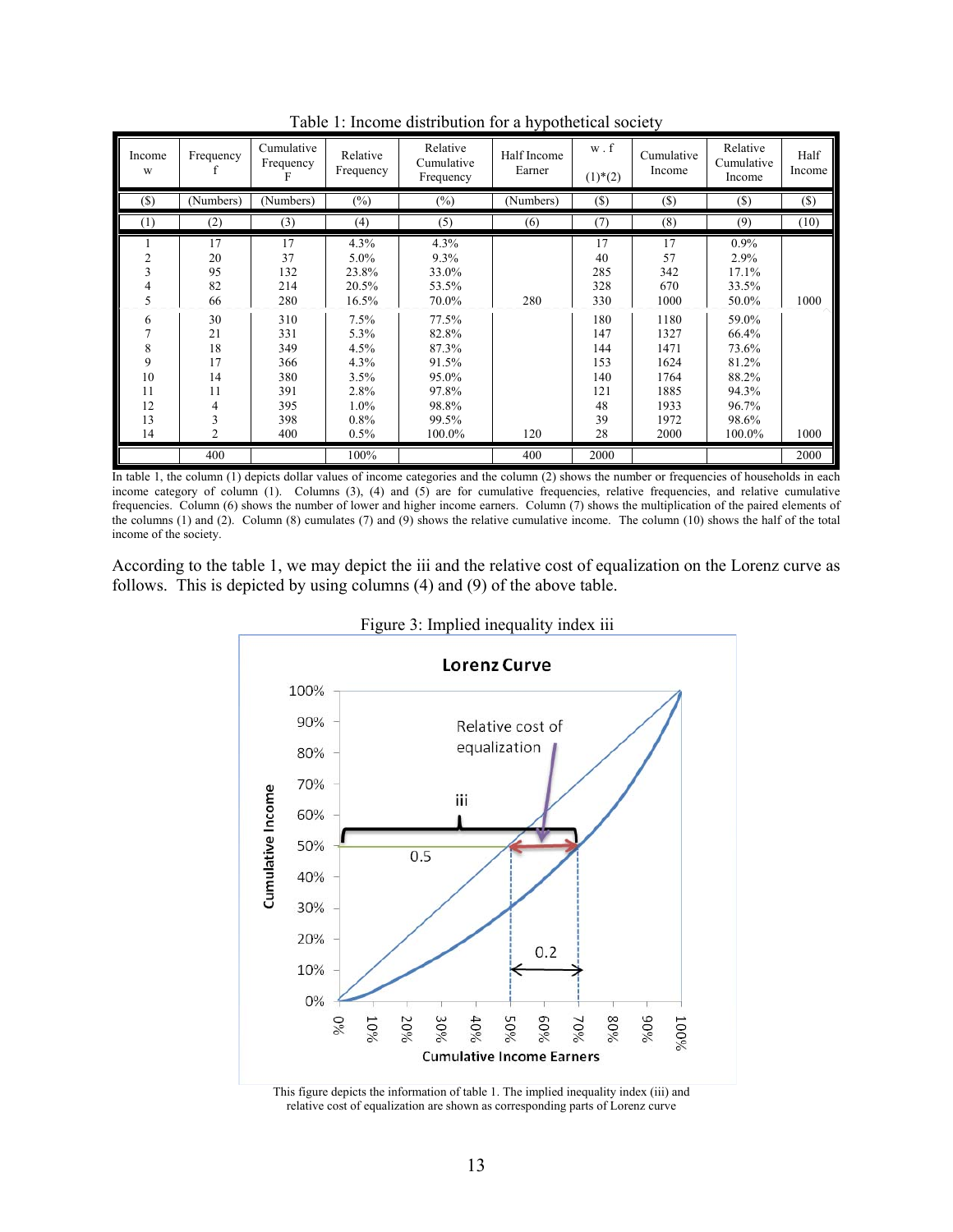# **CONCLUSION**

Estimation of the Lorenz curve is confronted with some difficulties. To avoid this, we try to estimate the functional form of the Lorenz curve by using continuous information. We used the probability density function of population income to estimate the Lorenz function parameters by the continuous  $L_1$  norm smoothing method. To have a better understanding and policy arrangements about the inequality of income distribution, it is not enough to know the conventional inequality indices. The redistribution policies need to deal with specific budget guidelines to promote the society to a more equal position. Obviously, there is no single "best" measure of income inequality. While there are alternative methods, there is no best way to calculate the inequality index specially concentrating on fiscal view. That is they generally analyze the distribution without inferring about the amount of fund needed to correct income inequality. The viewpoint of this paper is to introduce an implied inequality index, which satisfies these policy implications needs. We designed an implied inequality index as a fiscal guidepost for equalization of society's income.

We did not develop the model to other policy objects. That is, instead of benchmarking of half income of the society we may adopt quantiles or deciles points as equalization policy object. These developments will improve the policy applications of the derived indices.

# **REFERENCES**

Atkinson A. B. (1970), "On the measurement of inequality", *Journal of Economic Theory* 1970; 2: 244- 263.

Bidabad B. (1988a) *"*A proposed algorithm for least absolute error estimation*",* Proceedings of the Third Seminar of Mathematical Analysis. Shiraz University, 24-34, Shiraz, Iran.

Bidabad B. (1988b) *"*A proposed algorithm for least absolute error estimation, part II (multiple regression*",* Proceedings of the Third Seminar of Mathematical Analysis, Shiraz University, 35-50, Shiraz, Iran.

Bidabad B., B. Bidabad (1989) *"*Functional form for estimating the Lorenz curve*",* The Australasian Meeting of Econometric Society, Canberra, Australia.

Bidabad B. (1989a) *"*Discrete and continuous L1 norm regressions, proposition of discrete approximation algorithms and continuous smoothing of concentration surface*",* Ph.D. thesis, Islamic Azad University, Tehran, Iran.

Bidabad B. (1989b) "Discrete and continuous  $L_1$  norm regressions, proposition of discrete approximation algorithms and continuous smoothing of concentration surface", Ph.D. thesis, Islamic Azad University, Tehran, Iran. Persian translation.

Cowell F.A. (1977) "Measuring Inequality". Oxford: Philip Allan.

Cramer J.S. (1973) "Empirical econometrics". North-Holland, Amsterdam.

Gupta, M.R. (1984) "Functional forms for estimating the Lorenz curve*", Econometrica,* 52, 1313-1314.

Hobby, C.R., Rice, J.R. (1965) "A moment problem in L<sub>1</sub> approximation", Proc. Amer. Math. Soc., 16, 665-670.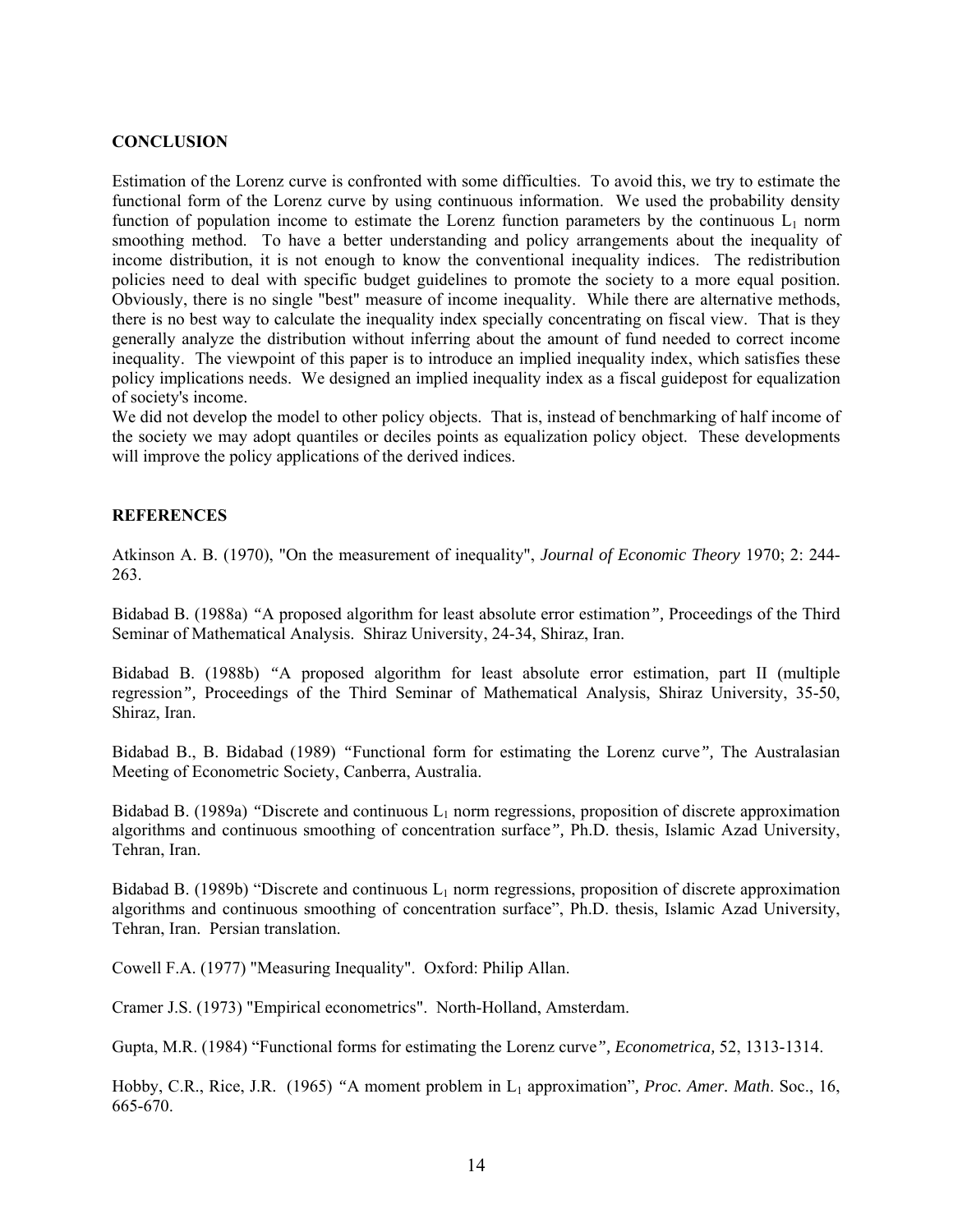Kakwani, N.C. (1980) "Income inequality and poverty", New York, Oxford University Press.

Kakwani, N.C. (1980) *"*Functional forms for estimating the Lorenz curve: a reply", *Econometrica*, 48, 1063-64.

Kakwani, N.C. & Podder, N (1976) "Efficient estimation of the Lorenz curve and associated inequality measures from grouped observations." *Econometrica* 44, 137-148.

Kendall, M. & Stuart, A. (1977) "The advanced theory of statistics", Vol.1, Charles Griffin & Co., London.

Kripke, B.R. & Rivlin, T.J. (1965) "Approximation in the metric of  $L_1(X,u)$ ", *Trans. Amer. Math. Soc.*, 119, 101-22.

Lazarski, E. (1975a) "Approximation of continuous functions in the space L<sub>1</sub>", *Automatika*, 487, 85-93.

Lazarski, E. (1975b) "The approximation of the continuous function by the polynomials of power functions in L1 space.*" Automatika*, 487, 95-106.

Lazarski, E. (1975c) *"*On the necessary conditions of the uniqueness of approximation by the polynomials of power functions in L1 space", *Automatika*, 487, 107-117.

Lazarski, E. (1977) "Approximation of continuous functions by exponential polynomials in the L<sub>1</sub> space", *Automatika*, 598, 82-87.

Mills, Jeffrey & Sourush, A. (1997) "Statistical Inference via Bootstrapping for Measures of Inequality", *Journal of Applied Economics* 12:133-150.

Ptak, V. (1958) *"On* approximation of continuous functions in the metric  $\int_a^b |x(t)| dt$ ," Czechoslovak Math. J. 8(83), 267-273.

Rasche, R.H., Gaffney, J., Koo, A.Y.C. & Obst, N. (1980) *"*Functional forms for estimating the Lorenz curve"*, Econometrica*, 48, 1061-1062.

Rice, J.R. (1964a) *"*On computation of L1 approximations by exponentials, rationales, and other functions", *Math Comp,* 18, 390-396.

Rice, J.R. (1964b) *"On nonlinear L1 approximation", Arch. Rational Mech. Anal.* 17 61-66.

Rice, J.R. (1964c) "The approximation of functions, vol. I, linear theory," Reading Mass:, Addison-Wesley.

Rice, J.R. (1969) "The approximation of functions, vol. II, linear theory"*,* Reading Mass:, Addison-Wesley.

Rice, J.R. (1985) *"*Numerical methods, software, and analysis", McGraw-Hill, ch. 11.

Rice, J.R., White, J.S. (1964) *"*Norms for smoothing and estimation*"*, *SIAM Rev.*, 6, 243-256.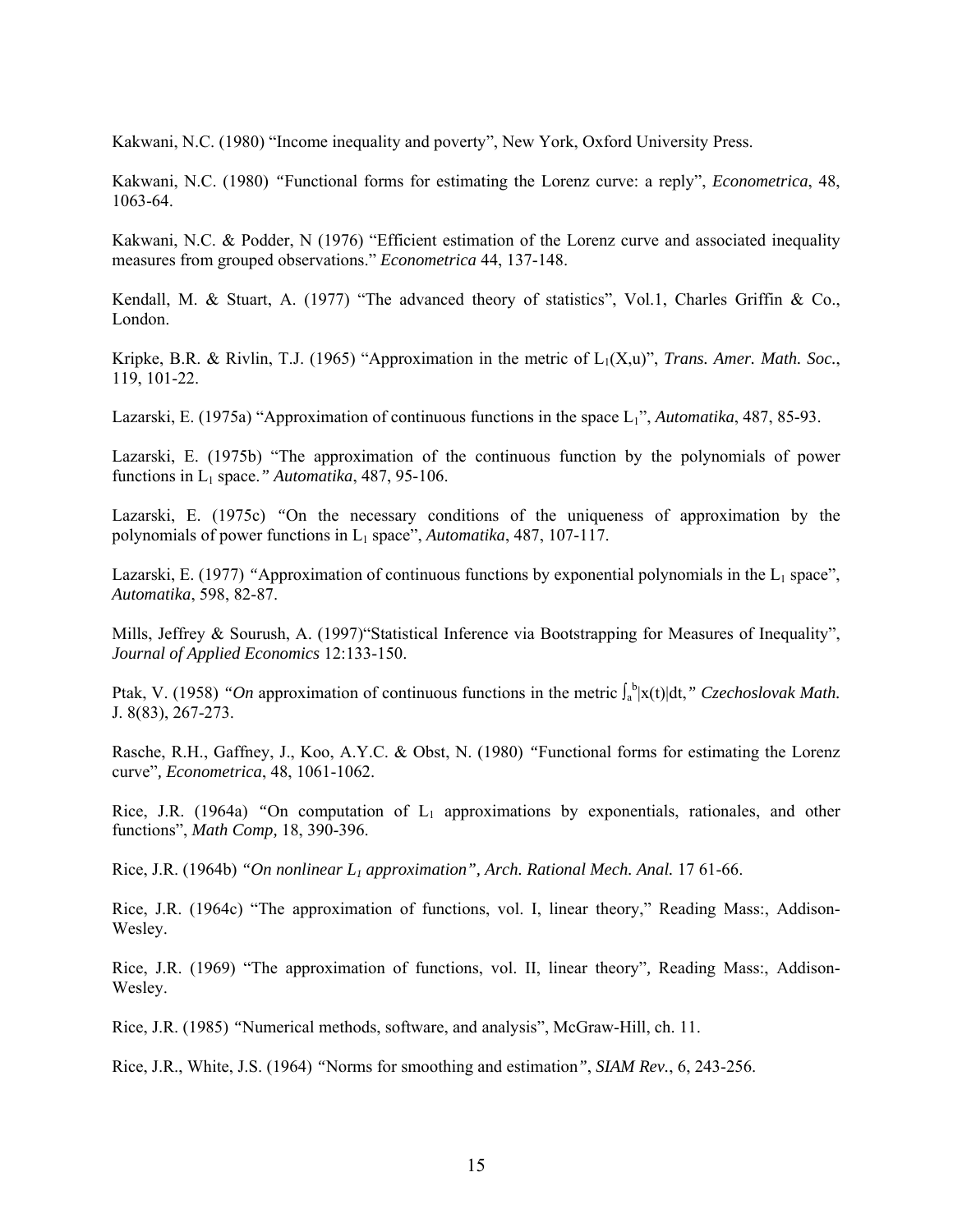Salem, A.B.Z. & Mount, T.D. (1974) "A convenient descriptive model of income distribution: the gamma density", *Econometrica,* 42, 1115-1127.

Sen A. (1973) "On Economic Inequality". Oxford: Oxford University Press.

Singh, S.K. & Maddala, G.S. (1976) "A function for the size distribution of income", *Econometrica*, 44, 963-970.

Slottje, D.J. (1989) "The structure of earnings and the measurement of income inequality in the U.S.", North-Holland Publishing Company, Amsterdam.

Taguchi, T. (1972a) *"*On the two-dimensional concentration surface and extensions of concentration coefficient and Pareto distribution to the two dimensional case-I", *Annals of the Inst. of Stat. Math.,* 24(2), 355-381.

Taguchi, T. (1972b) "On the two-dimensional concentration surface and extensions of concentration coefficient and Pareto distribution to the two dimensional case-II"*, Annals of the Inst. of Stat. Math.*, 24(3), 599-619.

Taguchi, T. (1972c) "Concentration polyhedron, two dimensional concentration coefficient for discrete type distribution and some new correlation coefficients etc."*, The Inst. of Stat. Math.,* 77-115.

Taguchi, T. (1973) *"*On the two-dimensional concentration surface and extensions of concentration coefficient and Pareto distribution to the two dimensional case-III"*, Annals of the Inst. of Stat. Math*., 25(1), 215-237.

Taguchi T. (1974) *"*On Fechner's thesis and statistics with norm p*", Ann. of the Inst. of Stat. Math*., 26(2), 175-193.

Taguchi, T. (1978) *"*On a generalization of Gaussian distribution*", Ann. of the Inst. of Stat. Math*., 30(2), A, 211-242.

Taguchi, T. (1981) *"*On a multiple Gini's coefficient and some concentrative regressions", *Metron,* Vol. XXXIX (1-2), 5-98.".

Theil H. (1967) "Economic and Information Theory", Amsterdam: North Holland, 1967.

Usow K.H. (1967a) "On  $L_1$  approximation: computation for continuous functions and continuous dependence", *SIAM J. of Numer. Anal*., 4, 70-88.

Watson G.A. (1981) "An algorithm for linear  $L_1$  approximation of continuous functions", IMA J. Num. Anal., 1, 157-167.

Xu, Kuan (2004). "How has the literature on Gini's index evolved in the past 80 years?", http://economics.dal.ca/RePEc/dal/wprarch/howgini.pdf

# **BIOGRAPHY**

Bijan Bidabad, is Visiting Professor of Economics at Islamic Azad University, Science and Research School, (Graduate Program), Tehran, Iran. He received his Ph.D. from Azad University and is an independent economic researcher specializing in Econometrics, Mathematical Modeling and Numerical